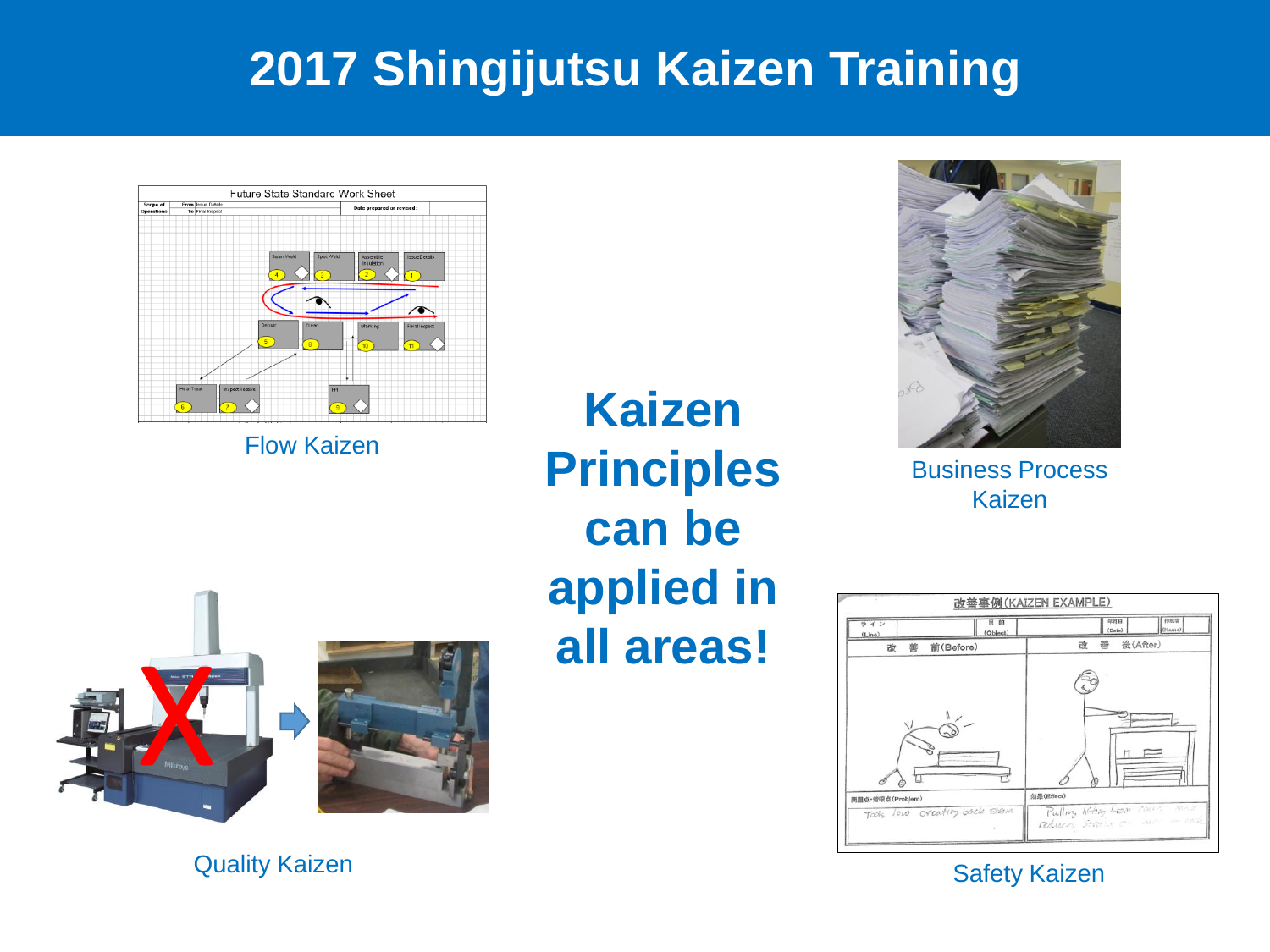The program begins with a lecture by Mr. Chihiro Nakao, FOM (Father of Moonshine), Shingijutsu, on the basic concept of Kaizen. The participants learn about the Just-In-Time production system and Jidoka (Autonomation), which are the pillars that support the Shingijutsu Production SiQmi. They also learn about frame of the mind of Kaizen Promotion Office.

Lectures continue with special training by Shingijutsu Sensei's on the essential Kaizen tools that will be used during the following three days of shop floor training.

Before leaving, lecture will be given by the Vice President of the Host facility to outline the lean journey and provide an overview of the Kaizen workshops and objective that participants will be studying.

| 5626<br>(Line Rome) | Light assembly by        | 標準作業票                                                |               |                                             |             | 作成·改訂<br>$\overline{1}$<br>Æ<br><b>Class Drawared or Revised?</b> |                           |
|---------------------|--------------------------|------------------------------------------------------|---------------|---------------------------------------------|-------------|-------------------------------------------------------------------|---------------------------|
| 39<br>(Part No.)    | 1000                     | 作業内容                                                 |               | Pick up light bolb                          | th-G (From) | 所属<br>(Department)                                                | Team 6                    |
| 88<br>(Part Name)   | Flaghlight               | (Sonee Of Operation)                                 | Put into Box  |                                             | まで (To      | 氏名<br>(Name)                                                      | Mike Kugiert<br>IOTURA    |
|                     | 13                       | 12                                                   |               | £<br>$-20$                                  |             | <b>STAKE</b>                                                      |                           |
|                     | k,                       | 協                                                    |               |                                             |             |                                                                   |                           |
|                     | জ                        | E                                                    |               | ♣                                           | PARTS       |                                                                   |                           |
|                     |                          |                                                      |               |                                             | 西           | ė                                                                 |                           |
|                     |                          |                                                      |               |                                             |             |                                                                   |                           |
|                     | ₽                        |                                                      |               |                                             |             | <b>HALT</b>                                                       | Cycle                     |
|                     |                          |                                                      | 187           | ⊙                                           | ŵ           | 116                                                               | 24                        |
|                     |                          |                                                      | BACKE CYLON   |                                             | FP          | Sto                                                               | OPERADE                   |
|                     |                          |                                                      |               |                                             |             |                                                                   |                           |
| 品質チェック              | 安全注意                     | <b>HRYAS</b><br><b>Closedand North for Processel</b> | EVERENT STATE | 推算中央の数<br>Number of Fieces of Std. West-In- | 99) 944     | 0.051946<br><b>Cools</b> Time?                                    | 介護審理<br>(Operator Number) |
| (Gowley Otenid)     | (Safety Pressuring)<br>ብ | Ø                                                    |               | Pracauc<br>$\mathbf{z}$                     | 46          | 军 81                                                              |                           |

Da



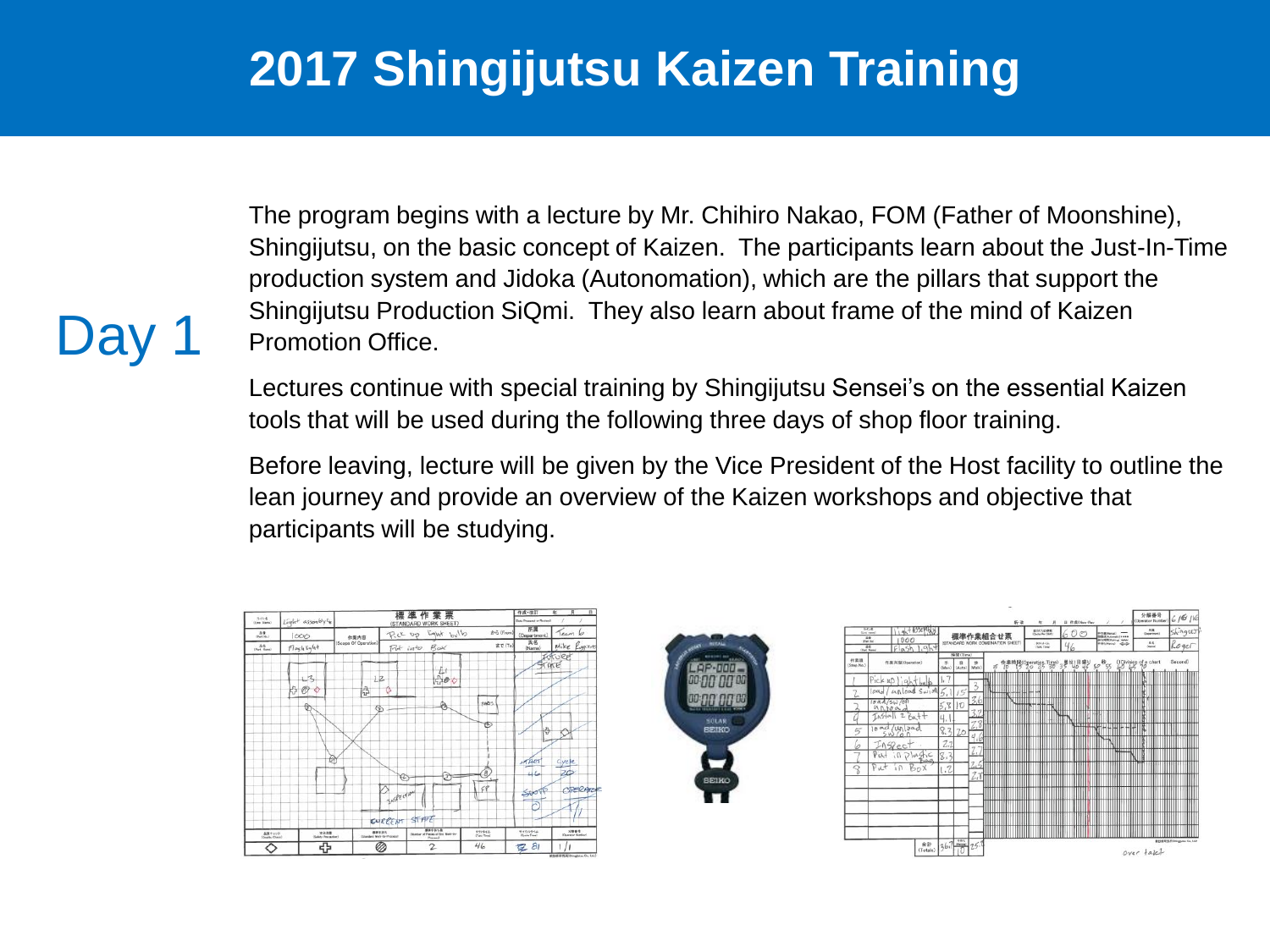Upon arrival at the host facility, participants are taken on a "Showcase tour" where the Management Team of the host facility will showcase the lean journey by showing recent breakthroughs and accomplishments.

At the end of the "Showcase Tour", participants are divided up into several teams and are sent to various production lines where they will conduct Kaizen training.

Once they arrive at their respective production lines, they begin their Kaizen work right away by carrying out observations and analyses with the ultimate objective of achieving the quantitative goal given them by the host factory. With the TAKT time as the standard yardstick, they study the operator cycle times, examine the equipment and accumulate data. Based on this work, they will create or improve a flow line layout, the work sequence, lead-time, etc.





## Day 2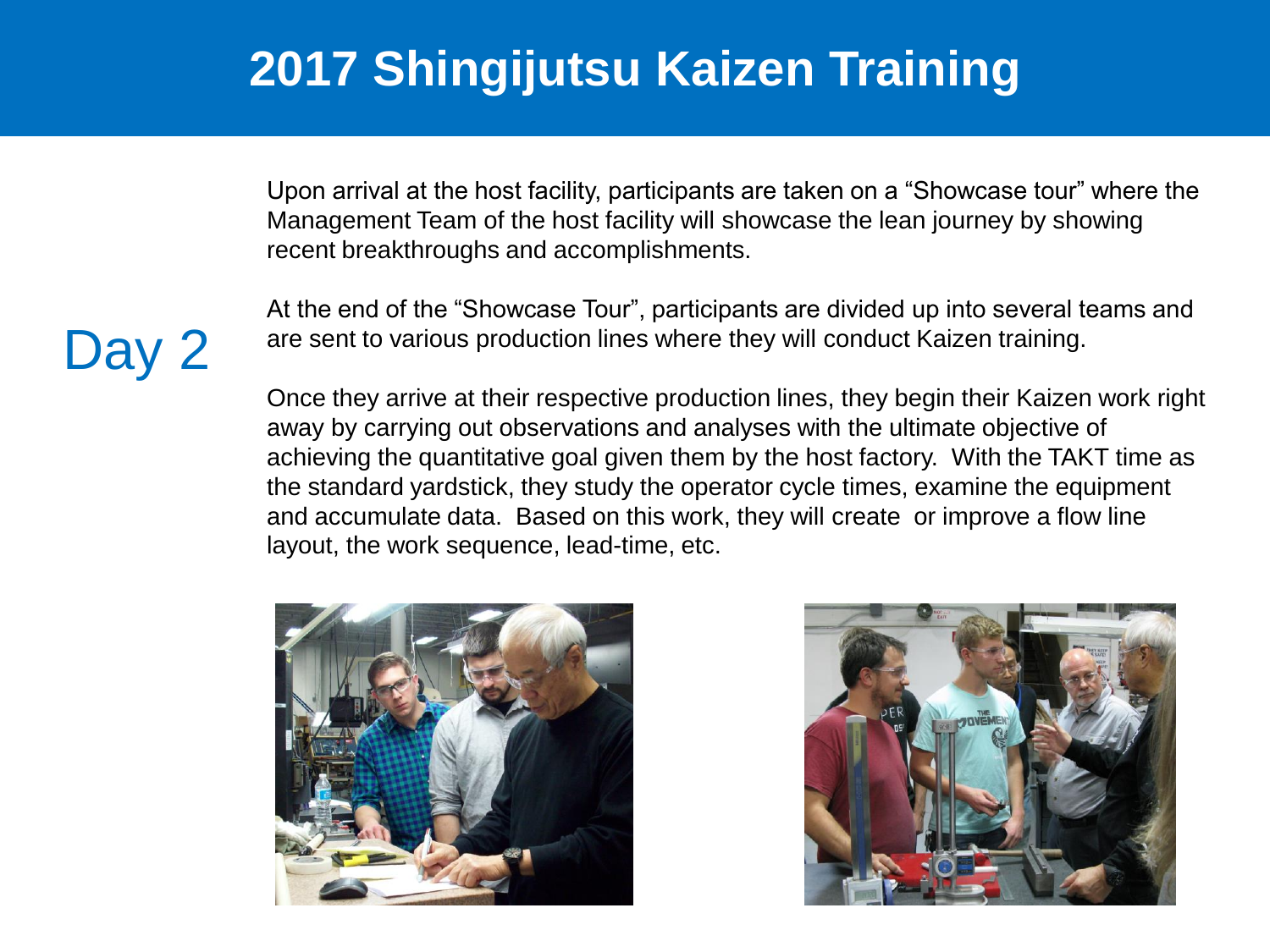The team implements the new, revised standard work it has developed through Kaizen process and observes the line operations.

The team continues to develop more Kaizen ideas and tries to implement them until it achieves the production goal given to it.



 $\Box$ av  $\overline{4}$  In the morning, the team continues to implement the Kaizen ideas while preparing for a live demonstration of the Kaizen results on the shop floor which will take place in the afternoon. During the live demonstration, teams will show the new process and improvements that they have developed over the past 3 days.

> After the live demonstration, the team gets together, documents the result of its Kaizen and prepares a final report to be presented to the management of the factory that made its shop floor available for the workshop training.

Day 3